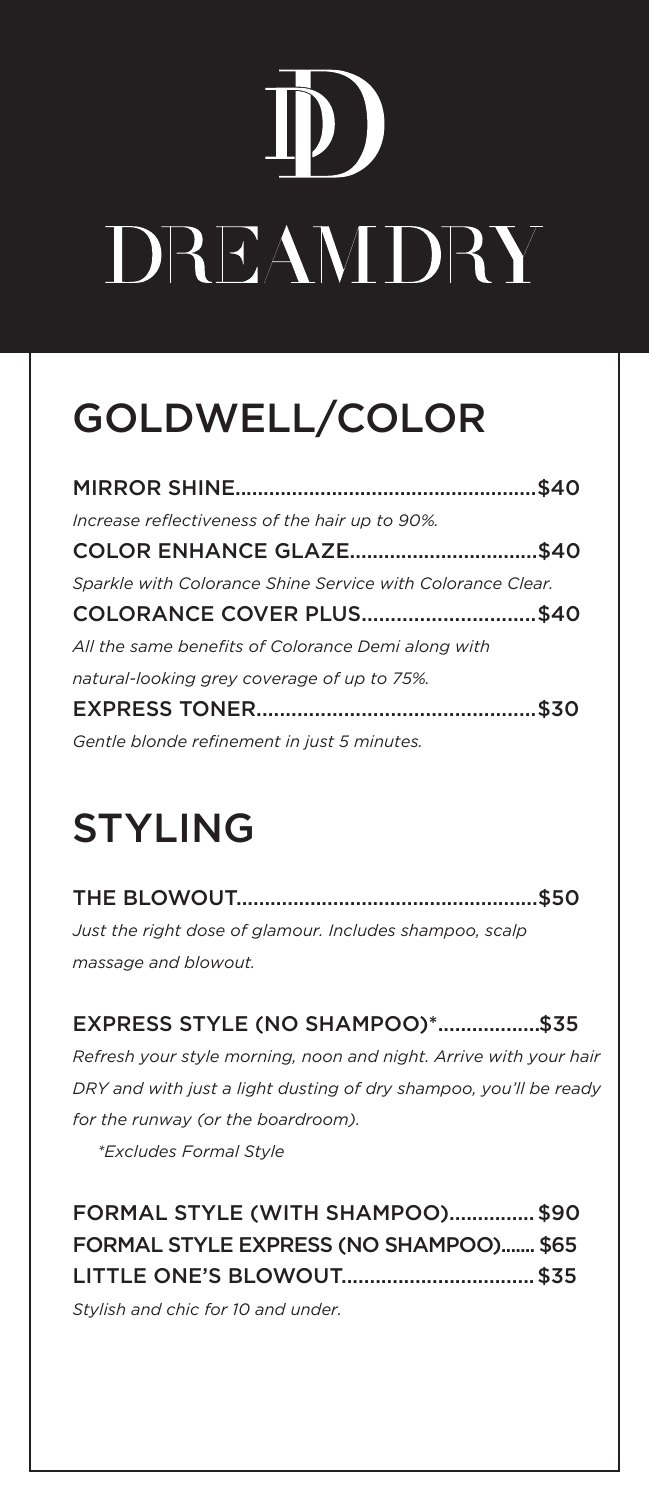### ADD-ONS (MUST BE ADDED TO A STYLING SERVICE)

### PACKAGES

### MEMBERSHIPS

| 2 Blowouts/Month                                   |
|----------------------------------------------------|
| \$20 Fusio-Dose                                    |
| Additional Blowouts \$35                           |
| Complimentary Birthday Blowout                     |
| 30% off retail                                     |
|                                                    |
| \$120                                              |
| 3 blowouts included                                |
| 1 free custom Fusio-Dose treatment or Oribe Masque |
| 50% off Goldwell Services                          |
| 30% off retail                                     |

*Complimentary Birthday Blowout Additional Blowouts \$35*

### **MAKEUP**

## DREAMDRY

3722 Roswell Road NE, Atlanta, Georgia 30342 404-549-8007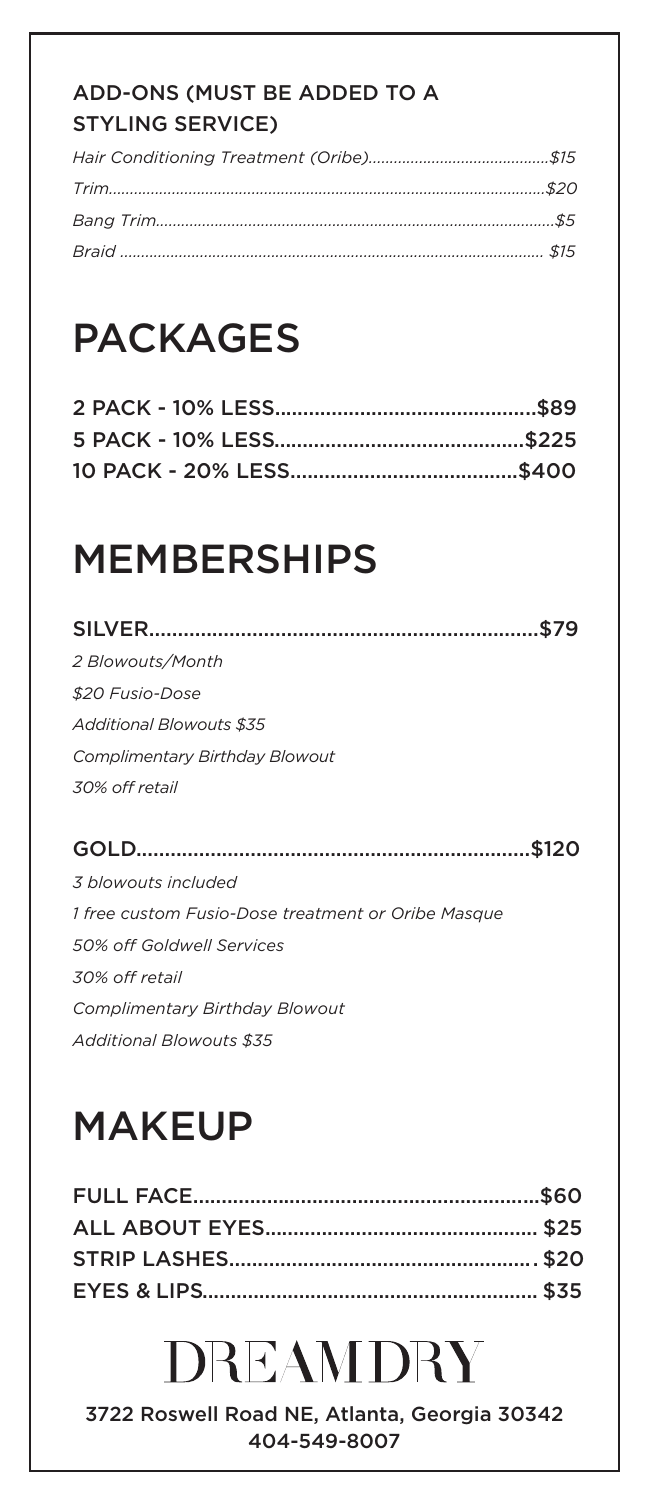# DREAMDRY

### GOLDWELL/COLOR

| Increase reflectiveness of the hair up to 90%.             |  |
|------------------------------------------------------------|--|
| COLOR ENHANCE GLAZE\$40                                    |  |
| Sparkle with Colorance Shine Service with Colorance Clear. |  |
| COLORANCE COVER PLUS\$40                                   |  |
| All the same benefits of Colorance Demi along with         |  |
| natural-looking grey coverage of up to 75%.                |  |
|                                                            |  |
| Gentle blonde refinement in just 5 minutes.                |  |

### STYLING

THE BLOWOUT.....................................................\$50 *Just the right dose of glamour. Includes shampoo, scalp massage and blowout.*

EXPRESS STYLE (NO SHAMPOO)\*..................\$35 *Refresh your style morning, noon and night. Arrive with your hair DRY and with just a light dusting of dry shampoo, you'll be ready for the runway (or the boardroom). \*Excludes Formal Style*

| FORMAL STYLE (WITH SHAMPOO)\$90       |  |
|---------------------------------------|--|
| FORMAL STYLE EXPRESS (NO SHAMPOO)\$65 |  |
|                                       |  |
| $Chulich$ and chic for $10$ and under |  |

*Stylish and chic for 10 and under.*